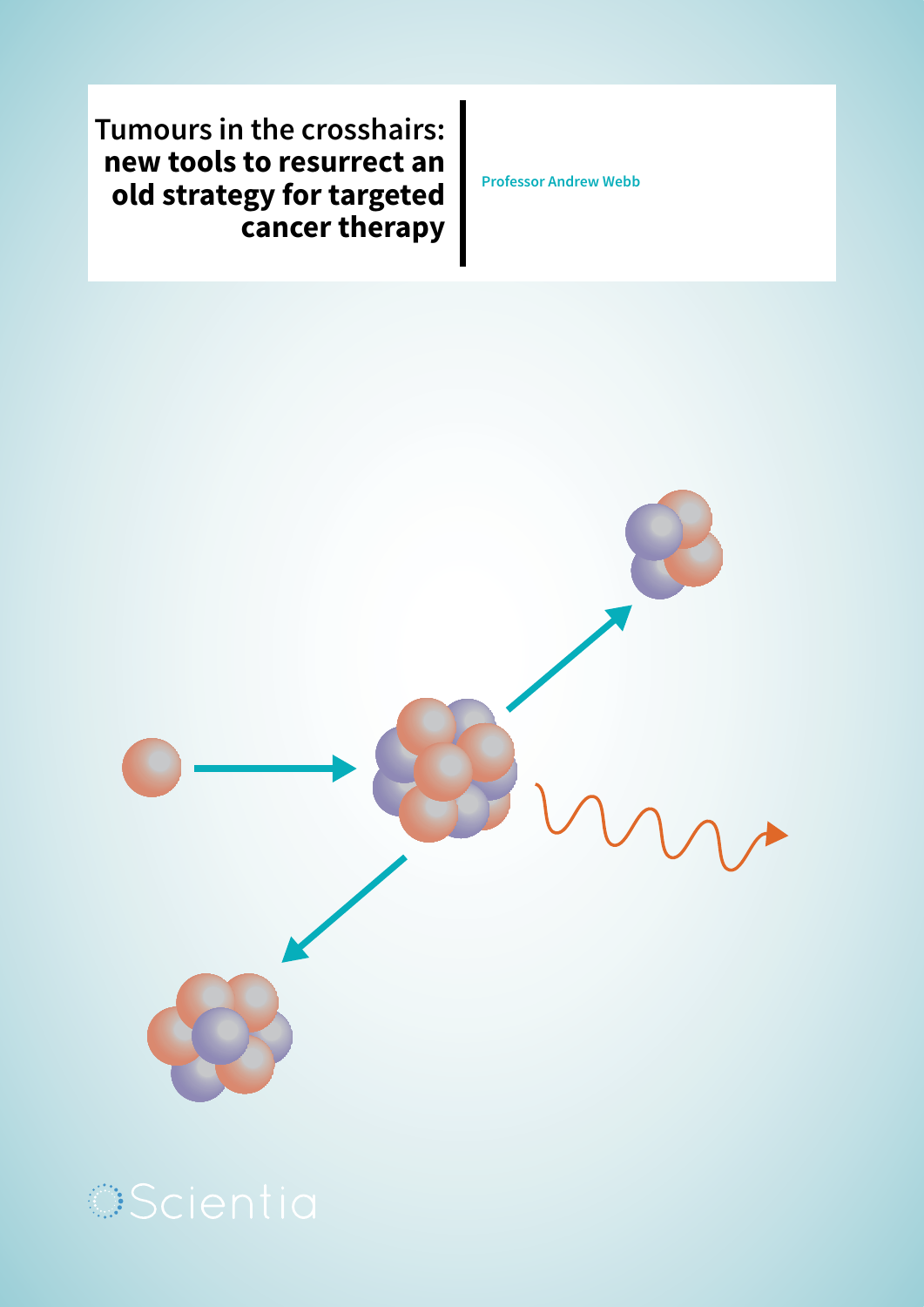#### **Treatment of solid tumours. At the cutting edge of nanotechnology**

The classical and most widely used approaches for treating cancer are surgery, radiotherapy and chemotherapy, and more recent approaches include immunotherapy and hormonal therapies. Surgery is not always possible, is highly invasive, and can sometimes lead to complications, such as post-operative infections. Conventional radiotherapy involves irradiating a tumour with beams of radiation to shrink it in size or cause its complete destruction. It is often used as a supplementary therapy, in conjunction with surgery and/or chemotherapy. However, current limitations include localised side-effects, caused by the destruction of healthy tissues in the path of

the radiation beams. In addition, the only

specificity for the tumour is conferred by the use of radiation beams which intersect at the tumour core, meaning that the tumour receives more radiation than the surrounding tissues. However, significant destruction of healthy tissues is unavoidable, limiting the dose of radiation that can be delivered and the effectiveness of the treatment. Chemotherapy remains the most commonly used treatment and typically involves giving patients large doses of cytotoxic drugs that circulate throughout the entire body, and which demonstrate a poor specificity for cancerous tissue. Consequently, they cause significant toxic effects elsewhere in the body. Common side effects include nausea, hair loss and suppression of the immune system. Professor Webb sums up this issue,

The bright green spots indicate multiple human tumour xenografts stained for blood vessels. The protein structures that can bind to a specific extension of the protein structures that can bind to a specific extension of th

## **TUMOURS IN THE CROSSHAIRS: NEW TOOLS TO RESURRECT AN OLD STRATEGY FOR TARGETED CANCER THERAPY**

**Professor Andrew Webb** and his undergraduate research students at Wellesley College have developed a highly selective nano-therapeutic that could be used to treat solid tumours. The method involves gold nanoparticles loaded with boron-10, which can selectively accumulate in tumours. Irradiation with a beam of neutrons causes these boron atoms to become unstable and decompose, releasing high-energy alpha particles and lithium atoms that destroy the tumour.

> which motivates his research, by saying: 'Conventional chemotherapy suffers from the complications of adverse, off-target side effects. It is important to investigate and develop systemic treatment options that are less harmful to patient health in general'. Therefore, significant efforts have been devoted to developing new systemic therapies that are more targeted, reducing or eliminating side effects and increasing toxic effects at the tumour site.

At the forefront of this research is an advanced suite of nanotechnologies, to permit for highly specific tumour targeting and controlled release of therapeutic drug payloads. Typically, this constitutes nanoparticles, introduced to the bloodstream, which are loaded with a drug and have the ability to passively accumulate in tumour tissues, due to the so called leaky vasculature inherent in most tumours, or are actively targeted to tumour cells. Of those types of nanoparticles that employ active targeting, many are decorated with tumourspecific antibodies to aid binding and uptake into tumour cells. Antibodies are specialised protein structures that can bind to a specific

target antigen molecule with high specificity and are produced by the body to neutralise pathogens. Modern biotechnology provides a means to produce antibodies in the lab tailored to bind to antigens that are only expressed, or are more highly expressed, by cancer cells. Antibodies have been used as anti-cancer therapeutics in their own right. For example, Herceptin is an antibody therapeutic used against HER2, an antigen over-expressed on the surface of certain breast cancers. Nanoparticles decorated with tumour-specific antibodies selectively bind to and are absorbed by tumour cells, significantly enhancing the ability of their payload of drugs to produce toxic effects in the tumour itself and reducing the likelihood of drug exposure in healthy tissues. Nanoparticles have been designed using a range of biocompatible materials, including

gold. Gold is a particularly useful material for nanoparticle design, as gold nanoparticle surfaces are highly amenable to chemical conjugation of proteins such as antibodies. In addition, gold nanoparticles demonstrate low toxicity, a large surface-to-volume ratio and are extremely small (10-20,000 would fit across the width of a human hair) thus enabling them to readily penetrate leaky tumour vessels to accumulate preferentially in cancerous tissues, all of which render them ideal as systemic anti-cancer carrier vehicles.

## **'It struck me that applying nanotechnology was a great way to overcome the shortcomings of an older but promising technology like boron neutron capture'**







*10 day ex ovo chick embryo Bolus of human cancer cells Tumour xenograft 6 days later*



#### **Boron neutron capture**

One clever approach to targeting cancerous tissues while avoiding damage to healthy tissues is boron neutron capture. The method is sophisticated, as it uses two treatments that are much less harmful to healthy tissues than many conventional cancer therapies, and which only become toxic when they combine inside the tumour. The binary technique involves the intravenous delivery of a non-radioactive isotope, boron-10, into the bloodstream of a cancer patient. As the boron-10 is not radioactive, it causes little or no damage to the tissues of the body. The boron-10 permeates the cells of the tumour. Tumours tend to have leaky blood vessels, resulting in more boron-10 accumulating there, than in healthy tissues. The tumour is then irradiated, using a modified nuclear reactor, to create a specialised type of radiation, which consists of a beam of low-energy thermal neutrons. The boron-10 in the tumour captures these neutrons, and undergoes nuclear fission to yield high energy alpha particles and lithium atoms. which by virtue of their large mass and short path length destroy only the tumour cells they occur in, resulting in the destruction of the tumour with little collateral damage. Healthy tissues surrounding the tumour and elsewhere in the body contain less boron-10, and are largely unaffected by the neutron

bombardment at clinically relevant doses.

While this is an elegant solution to achieve tumour specificity, unfortunately, in practice the technique has been hampered by poor or unpredictable uptake of boron-10 into cancer tissues, resulting in insufficient tumour toxicity under neutron irradiation. In fact, to date, the technique has only been applied with a measure of success in brain tumours, which allow for the uptake of sufficient quantities of boron-10 to be successfully treated with neutron bombardment. The technique also faces another difficulty, whereby it has been impossible to adequately monitor boron-10 levels and distribution in the body, so that optimal dosage and timing of neutron bombardment can be achieved to maximize therapeutic effects. Consequently, while the method underwent extensive trials in patients it has been largely abandoned since the 1990s, due to poor therapeutic outcomes and difficulties in optimising the process.

#### **Putting it all together – Professor Webb's approach.**

Professor Webb's team of undergraduates have considered the challenges facing boron neutron capture as a promising method of cancer therapy and have applied modern

*Nanoparticle construct. Orange - targeting antibody; purple - synthetic peptide with boron 10 molecules attached (red balls); m-PEG (black squiggly lines) stealth coating agent.*